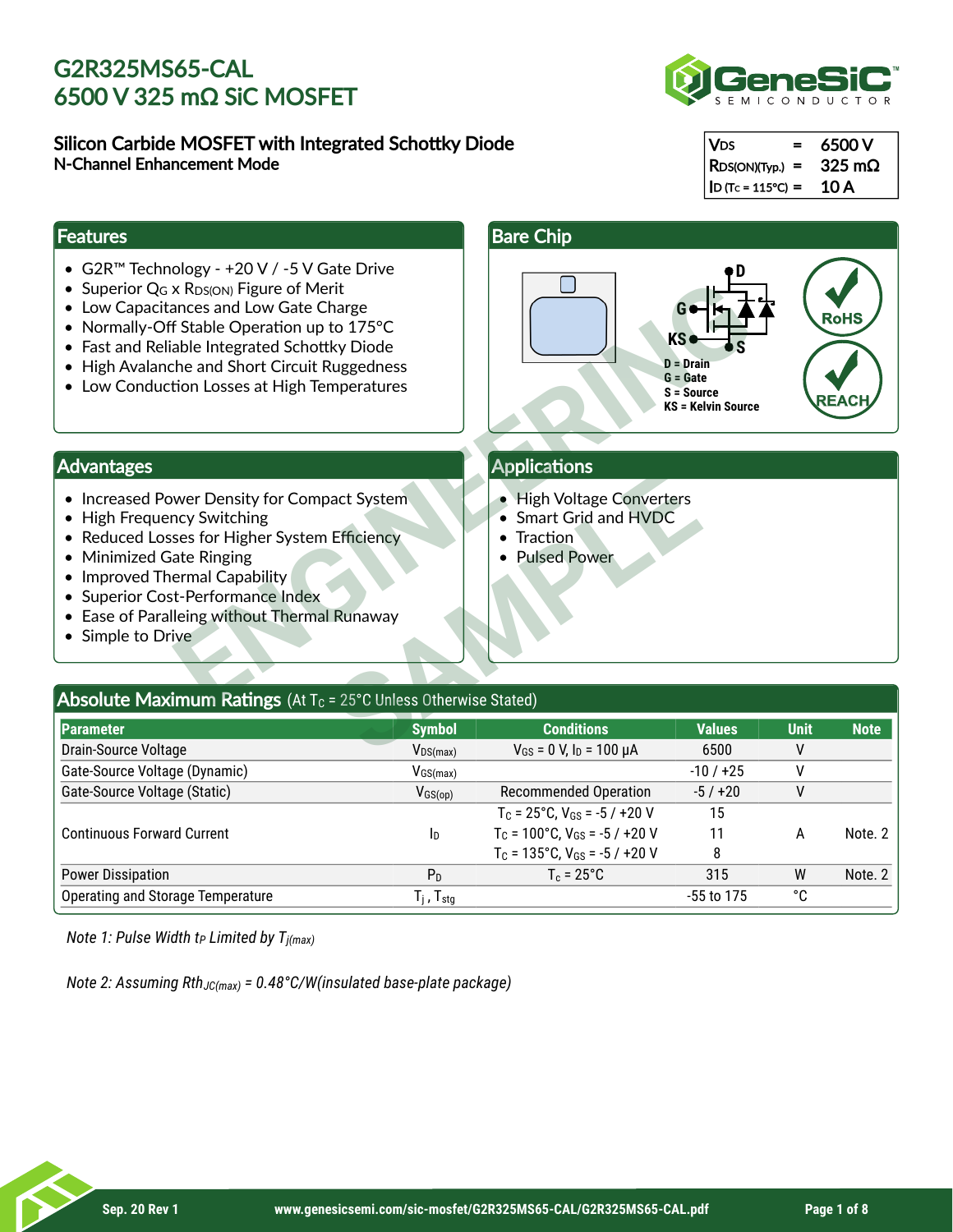

### Electrical Characteristics (At  $T_c$  = 25°C Unless Otherwise Stated)

| <b>Parameter</b>                     | <b>Symbol</b>           | <b>Conditions</b>                                                 | <b>Values</b>         |      |                  | <b>Unit</b> |               |
|--------------------------------------|-------------------------|-------------------------------------------------------------------|-----------------------|------|------------------|-------------|---------------|
|                                      |                         |                                                                   | Min.                  | Typ. | Max.             |             | <b>Note</b>   |
| Drain-Source Breakdown Voltage       | V <sub>DSS</sub>        | $V_{GS}$ = 0 V, $I_D$ = 100 µA                                    | 6500                  |      |                  | V           |               |
| Zero Gate Voltage Drain Current      | <b>I</b> <sub>DSS</sub> | $V_{DS}$ = 6500 V, V <sub>GS</sub> = 0 V                          |                       | 1    |                  | μA          |               |
| Gate Source Leakage Current          |                         | $V_{DS}$ = 0 V, $V_{GS}$ = 25 V                                   |                       |      | 100              | пA          |               |
|                                      | Igss                    | $V_{DS} = 0$ V, $V_{GS} = -10$ V                                  |                       |      | $-100$           |             |               |
|                                      |                         | $V_{DS}$ = $V_{GS}$ , $I_D$ = 6.0 mA                              |                       | 2.7  | v                |             | Fig. 9        |
| <b>Gate Threshold Voltage</b>        | $V_{GS(th)}$            | $V_{DS}$ = $V_{GS}$ , $I_D$ = 6.0 mA, T <sub>i</sub> = 175°C      |                       | 1,71 |                  |             |               |
| Transconductance                     |                         | $V_{DS}$ = 10 V, $I_D$ = 5 A                                      |                       | 2.5  | S                |             | <b>Fig. 4</b> |
|                                      | <b>gfs</b>              | $V_{DS}$ = 10 V, I <sub>D</sub> = 5 A, T <sub>i</sub> = 175°C     |                       | 2.6  |                  |             |               |
| Drain-Source On-State Resistance     | $R_{DS(ON)}$            | $V_{GS}$ = 20 V. In = 5 A.                                        |                       | 325  | 406<br>$m\Omega$ |             | Fig. 5-8      |
|                                      |                         | $V_{GS}$ = 20 V, I <sub>D</sub> = 5 A, T <sub>i</sub> = 175°C     |                       | 1080 |                  |             |               |
| Input Capacitance                    | $C_{iss}$               |                                                                   |                       | 3395 |                  |             |               |
| <b>Output Capacitance</b>            | C <sub>oss</sub>        |                                                                   |                       | 80   | pF               |             | Fig. 10       |
| Reverse Transfer Capacitance         | C <sub>rss</sub>        | $V_{DS}$ = 800 V, $V_{GS}$ = 0 V<br>$f = 1$ MHz, $V_{AC} = 25$ mV |                       | 12.7 |                  |             |               |
| C <sub>oss</sub> Stored Energy       | $E_{\rm oss}$           |                                                                   | 31                    |      |                  | μJ          | Fig. 11       |
| C <sub>oss</sub> Stored Charge       | Qoss                    |                                                                   | 110                   |      |                  | nC          |               |
| <b>Internal Gate Resistance</b>      | $R_{G(int)}$            | $f = 1$ MHz, $V_{AC} = 25$ mV                                     | $\mathbf{2}^{\prime}$ |      |                  | Ω           |               |
|                                      |                         |                                                                   |                       |      |                  |             |               |
| <b>Reverse Diode Characteristics</b> |                         |                                                                   |                       |      |                  |             |               |
| <b>Parameter</b>                     | <b>Symbol</b>           | <b>Conditions</b>                                                 | <b>Values</b>         |      |                  | <b>Unit</b> | <b>Note</b>   |
|                                      |                         |                                                                   | Min.                  | Typ. | Max.             |             |               |
| Diode Forward Voltage                | V <sub>SD</sub>         | $V_{GS}$ = -5 V, $I_{SD}$ = 5 A                                   | 3.3                   |      |                  | V           | Fig.          |
|                                      |                         | $V_{GS}$ = -5 V, $I_{SD}$ = 5 A, T <sub>i</sub> = 175°C           | 4.3                   |      |                  |             | $12 - 13$     |

### Reverse Diode Characteristics

| C <sub>rss</sub>                     | $f = 1$ MHz, $V_{AC} = 25mV$                            |                          | 12.7 |      |             |             |  |  |
|--------------------------------------|---------------------------------------------------------|--------------------------|------|------|-------------|-------------|--|--|
| $E_{\rm oss}$                        |                                                         |                          | 31   |      | μJ          | Fig. 11     |  |  |
| Q <sub>oss</sub>                     |                                                         |                          | 110  |      | nC          |             |  |  |
| $R_{G(int)}$                         | $= 1$ MHz, $V_{AC} = 25$ mV                             |                          |      |      | Ω           |             |  |  |
|                                      |                                                         |                          |      |      |             |             |  |  |
| <b>Reverse Diode Characteristics</b> |                                                         |                          |      |      |             |             |  |  |
| <b>Symbol</b>                        | <b>Conditions</b>                                       | <b>Values</b>            |      |      | <b>Unit</b> | <b>Note</b> |  |  |
|                                      |                                                         |                          |      |      |             |             |  |  |
|                                      |                                                         | Min.                     | Typ. | Max. |             |             |  |  |
|                                      | $V_{GS}$ = -5 V, $I_{SD}$ = 5 A                         |                          | 3.3  |      |             | Fig.        |  |  |
| <b>V</b> sp                          | $V_{GS}$ = -5 V, $I_{SD}$ = 5 A, T <sub>i</sub> = 175°C |                          | 4.3  |      | ۷           | $12 - 13$   |  |  |
|                                      |                                                         |                          |      |      |             |             |  |  |
|                                      |                                                         | $VDS = 800 V, VGS = U V$ |      |      |             |             |  |  |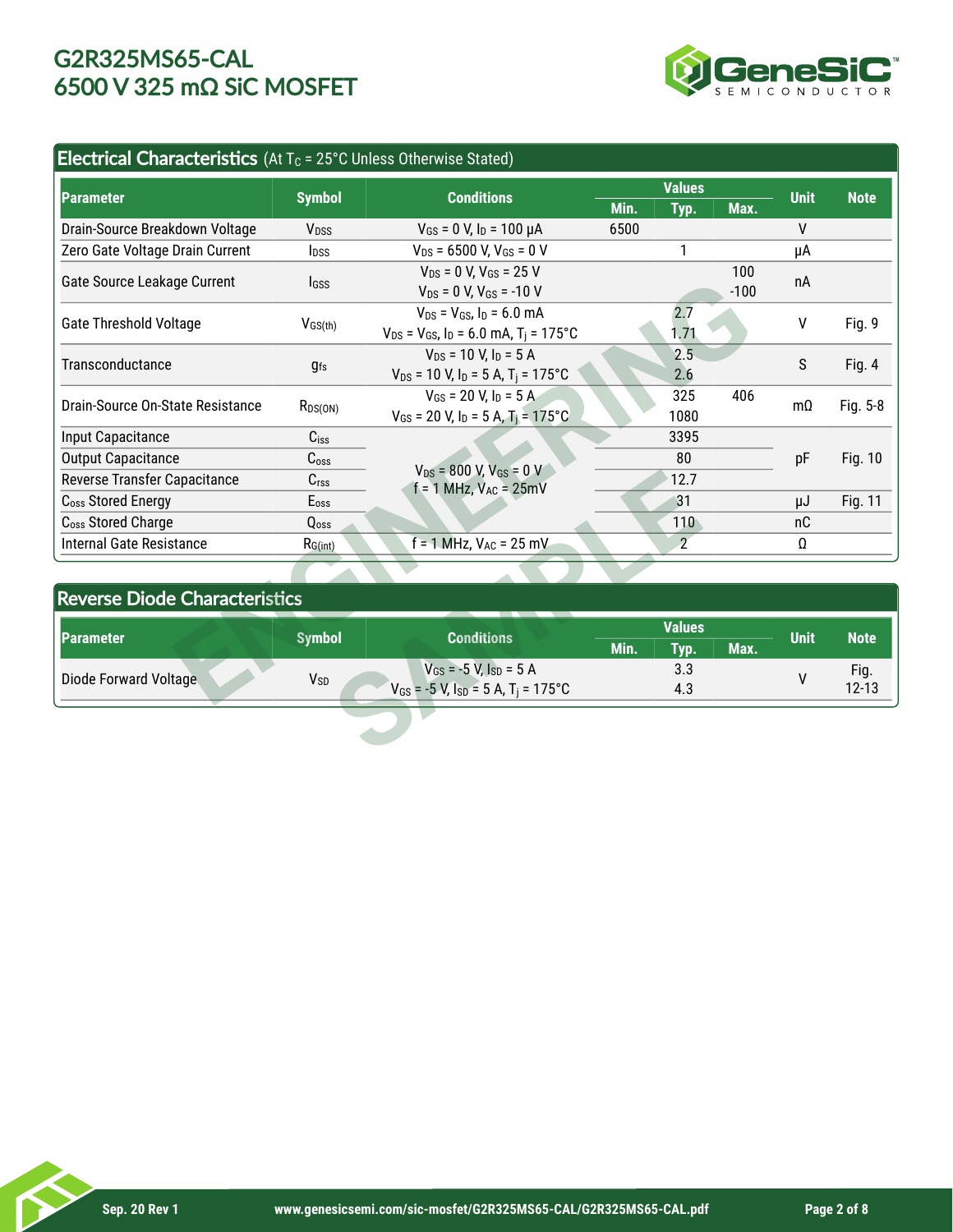

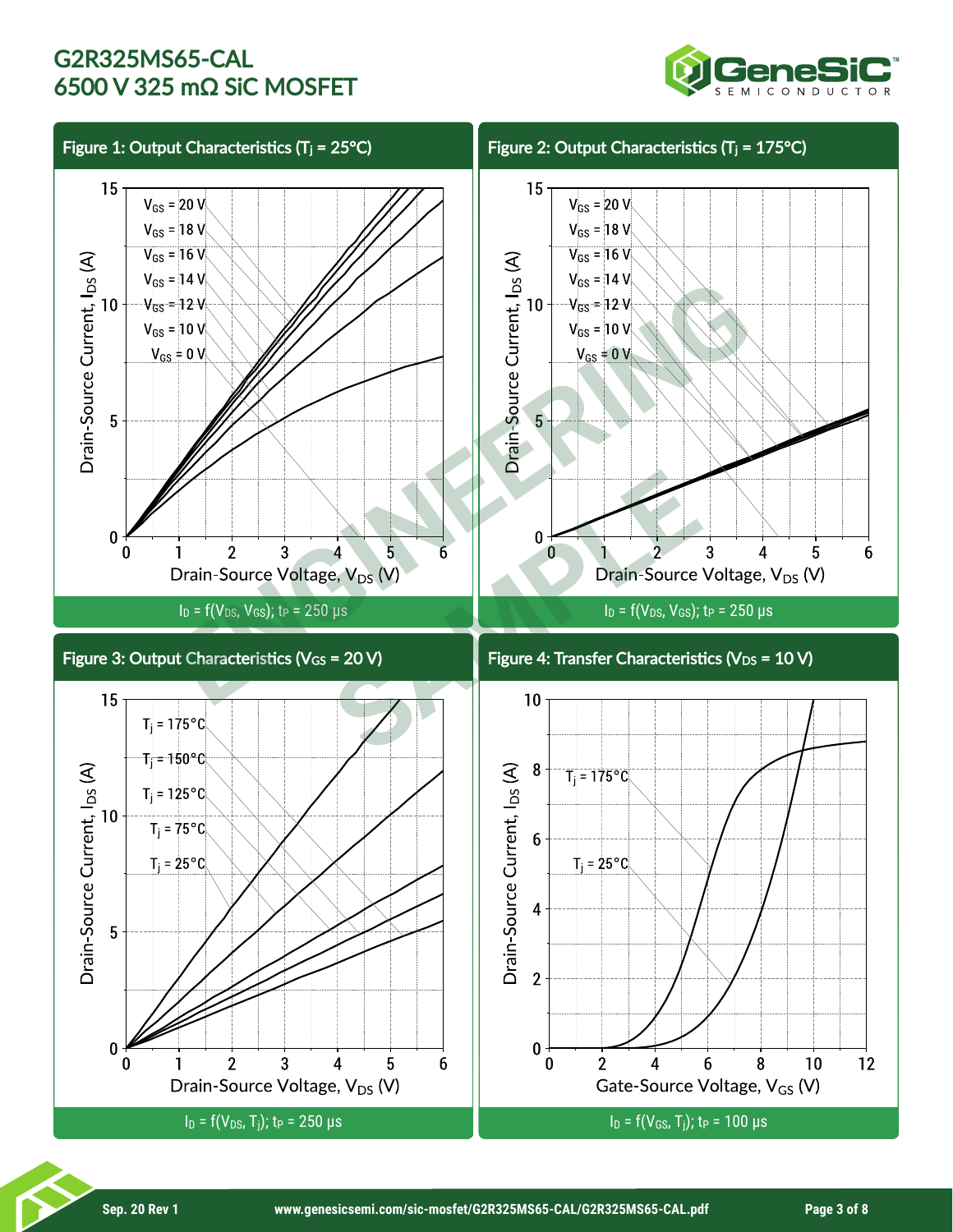

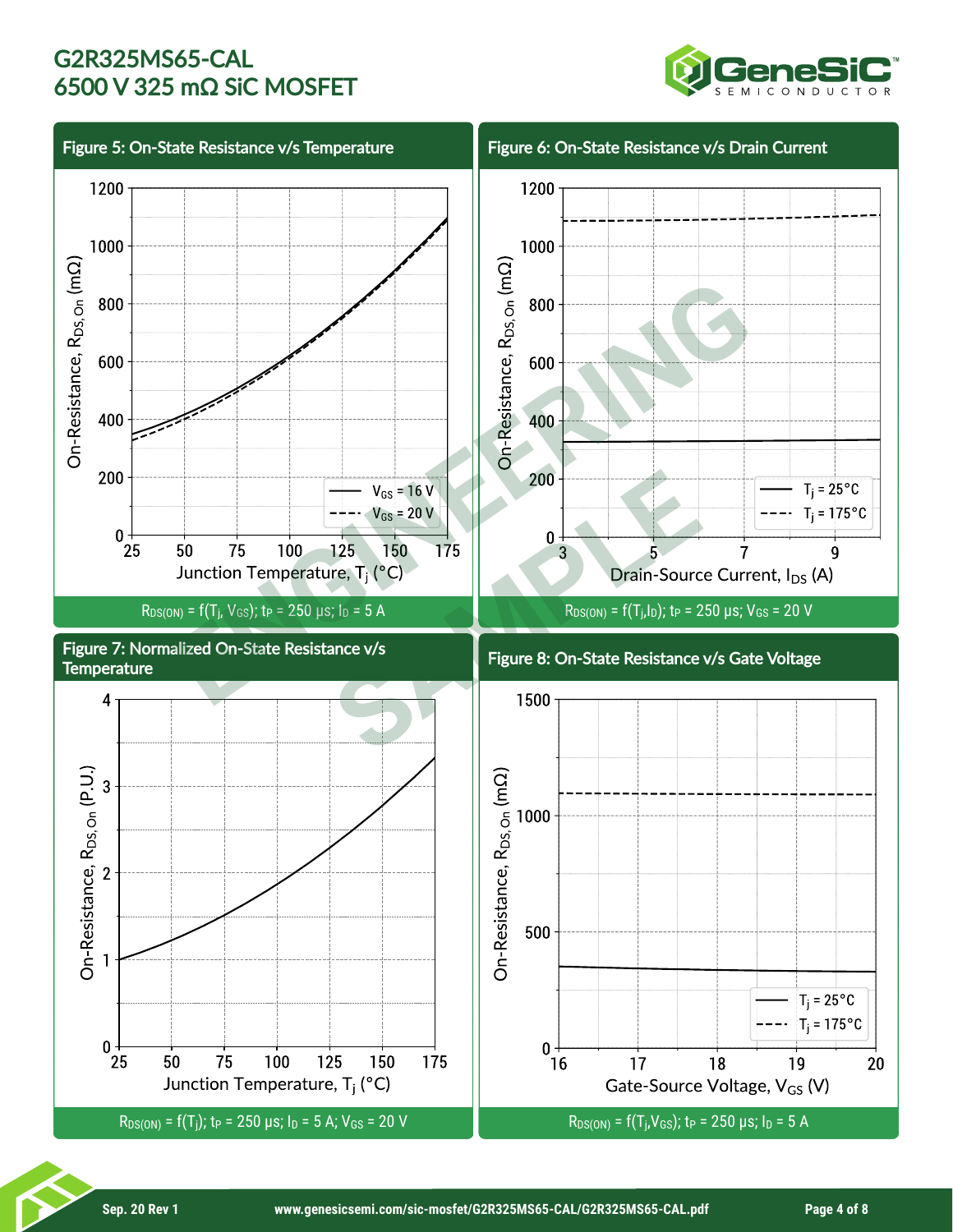

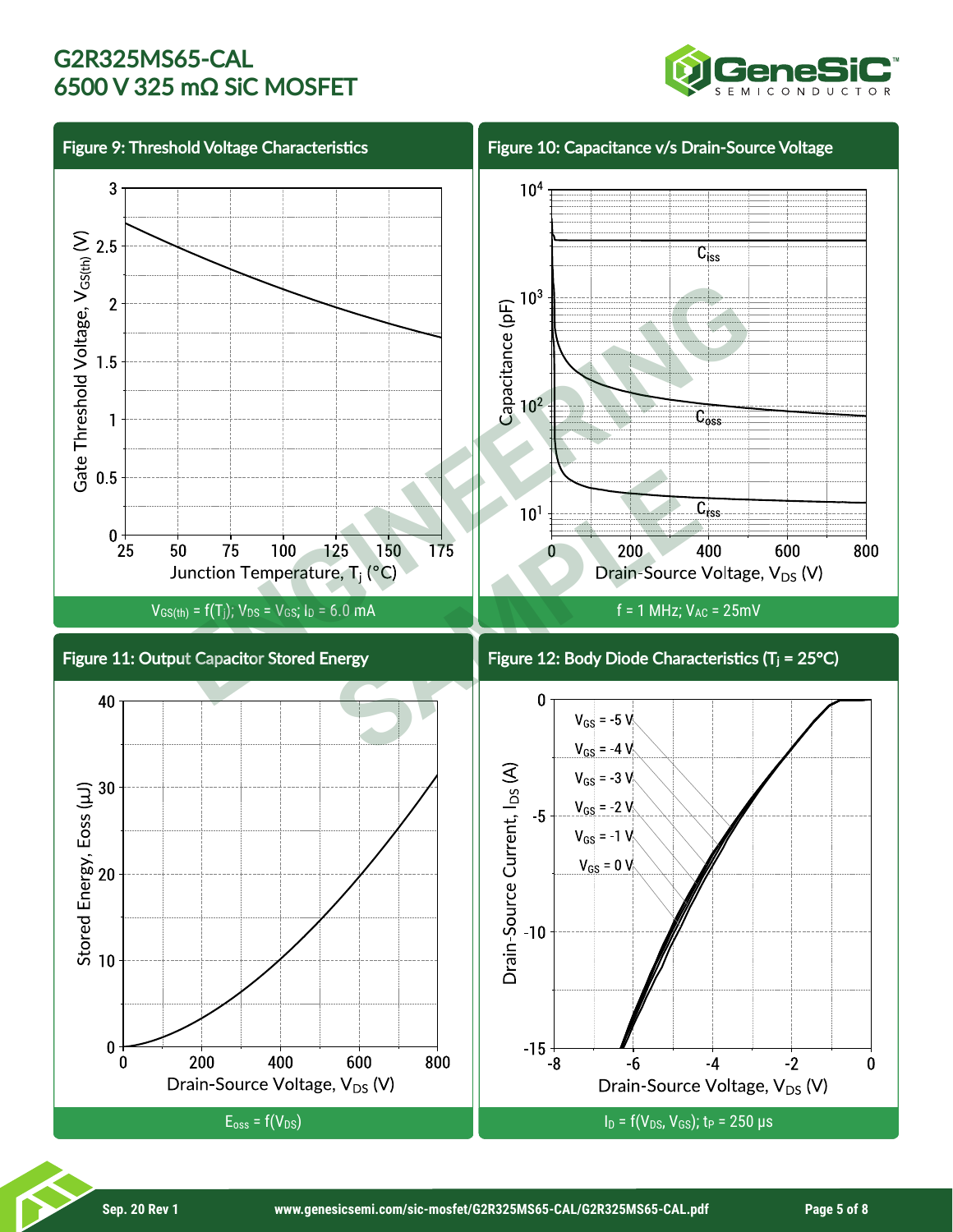

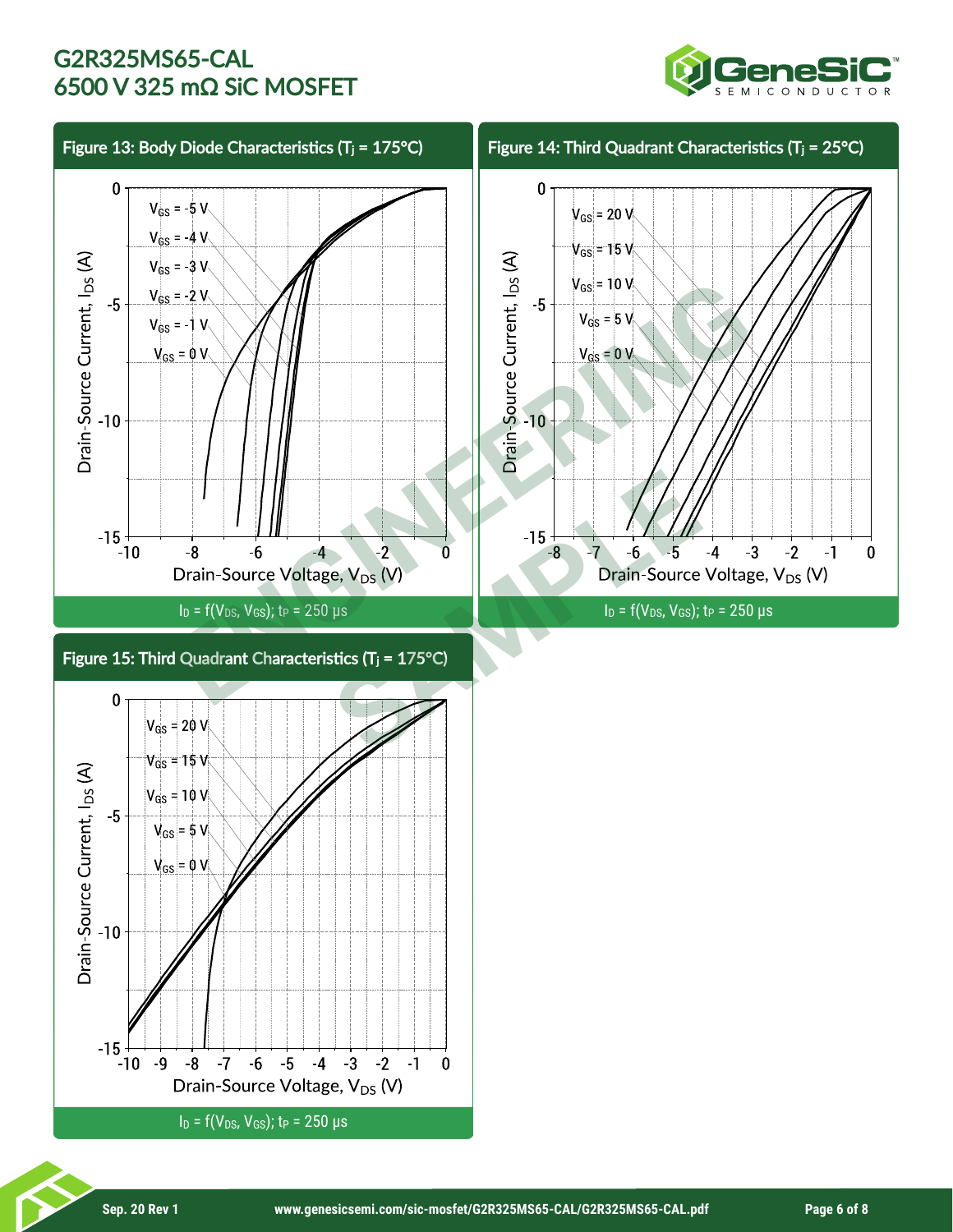

### Mechanical Parameters

This information is confidential, please contact **sales@genesicsemi.com** to learn more.

### Chip Dimensions

This information is confidential, please contact **sales@genesicsemi.com** to learn more.

ENGINEERING SAMPLE

#### **NOTE**

1. CONTROLLED DIMENSION IS MILLIMETER.

2. DIMENSIONS DO NOT INCLUDE END FLASH, MOLD FLASH, MATERIAL PROTRUSIONS.